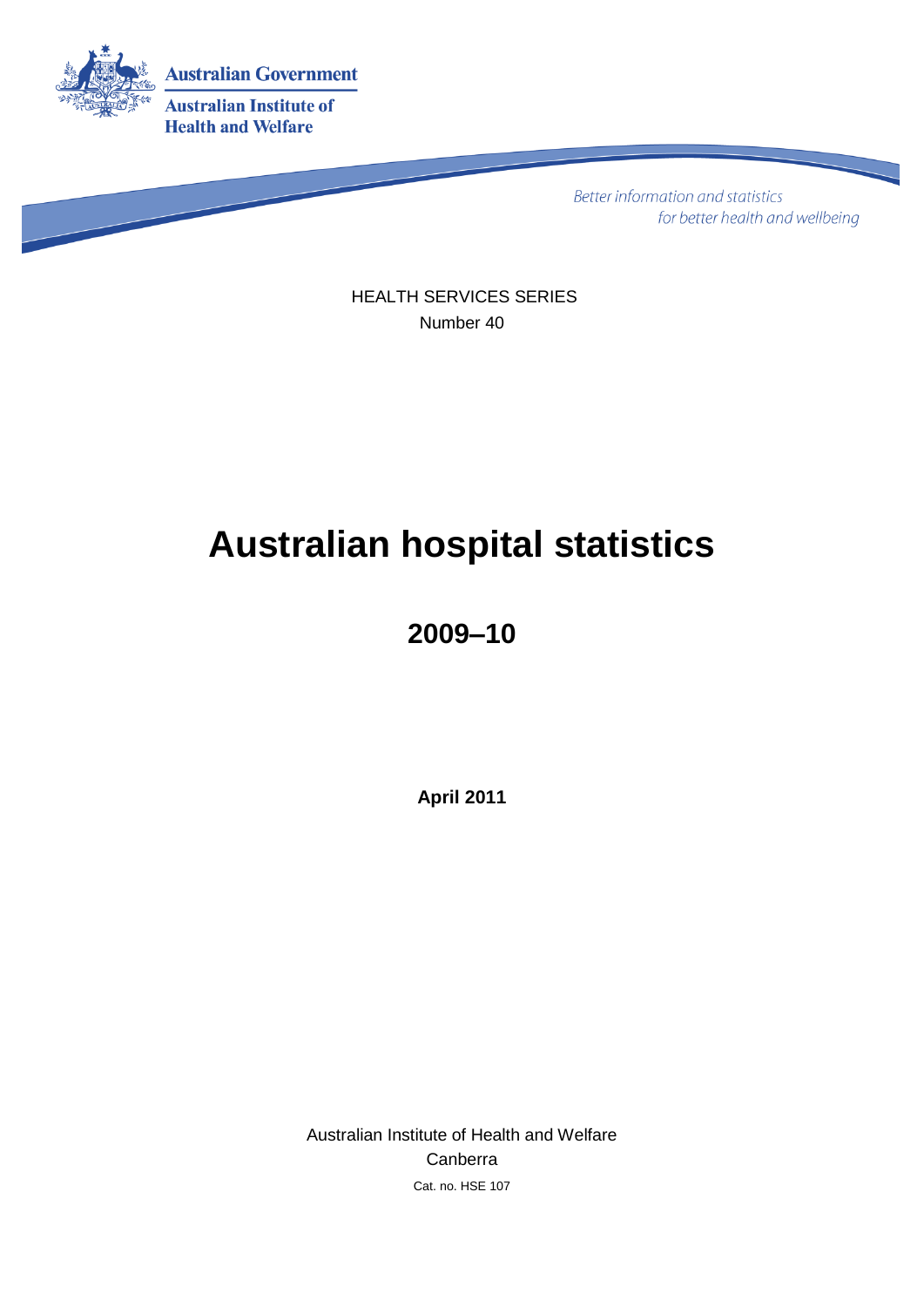#### **The Australian Institute of Health and Welfare is Australia's national health and welfare statistics and information agency. The Institute's mission is** *better information and statistics for better health and wellbeing***.**

© Australian Institute of Health and Welfare 2011

This work is copyright. Apart from any use as permitted under the *Copyright Act 1968*, no part may be reproduced without prior written permission from the Australian Institute of Health and Welfare. Requests and enquiries concerning reproduction and rights should be directed to the Head of the Communications, Media and Marketing Unit, Australian Institute of Health and Welfare, GPO Box 570, Canberra ACT 2601.

This publication is part of the Australian Institute of Health and Welfare's Health services series. A complete list of the Institute's publications is available from the Institute's website <www.aihw.gov.au>.

ISSN 1036-613X ISBN 978-1-74249-138-7

#### **Suggested citation**

Australian Institute of Health and Welfare 2011. Australian hospital statistics 2009–10. Health services series no. 40. Cat. no. HSE 107. Canberra: AIHW.

#### **Australian Institute of Health and Welfare**

Board Chair Hon. Peter Collins, AM, QC

**Director** David Kalisch

Any enquiries about or comments on this publication should be directed to: Communications, Media and Marketing Unit Australian Institute of Health and Welfare GPO Box 570 Canberra ACT 2601 Phone: (02) 6244 1032 Email: info@aihw.gov.au

Published by the Australian Institute of Health and Welfare Printed by Union Offset Printers

**Please note that there is the potential for minor revisions of data in this report. Please check the online version at <www.aihw.gov.au/hospitals/> for any amendments.**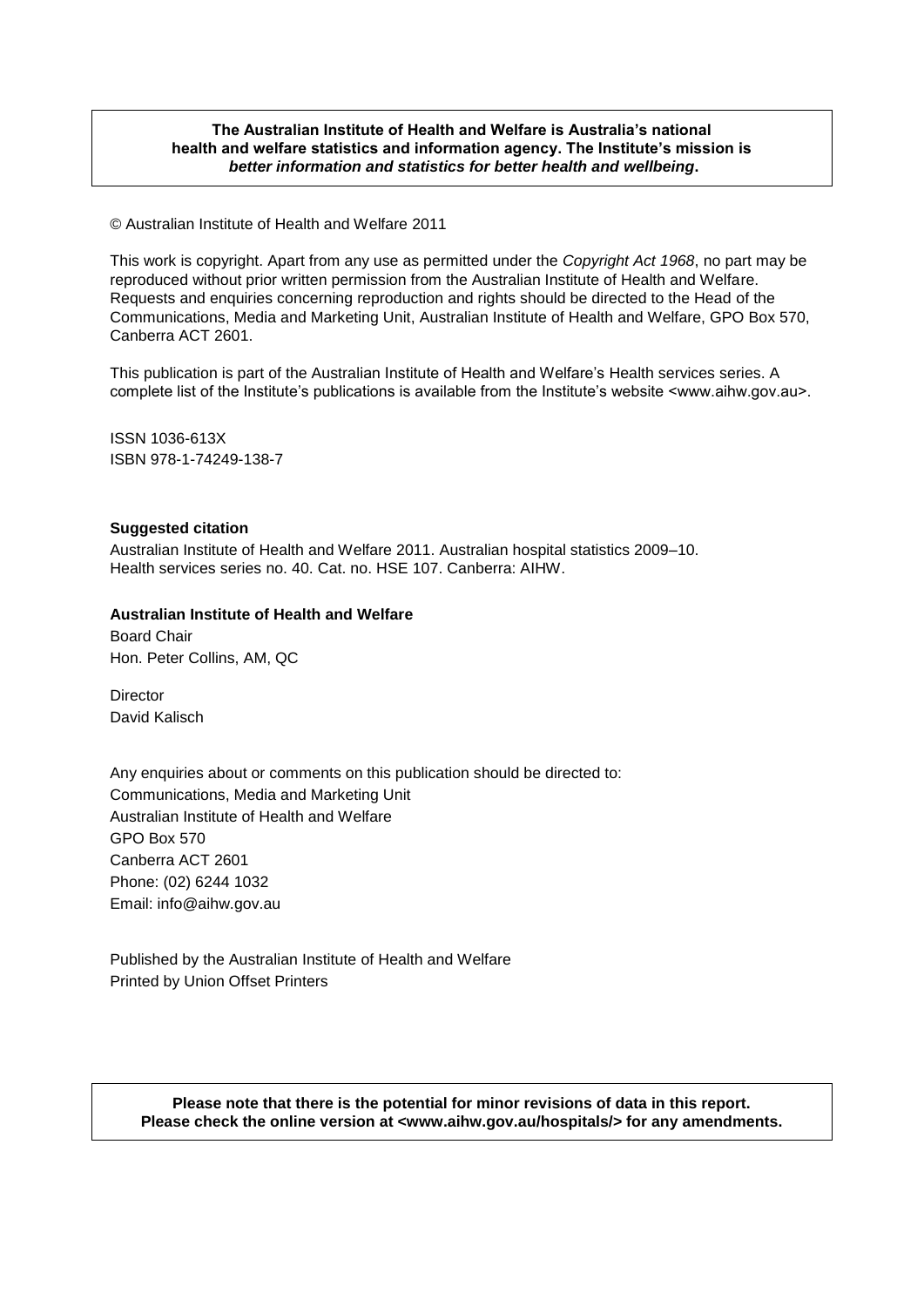### **Foreword**

I am pleased to present *Australian hospital statistics 2009–10*, an authoritative annual report that provides a comprehensive range of performance information and other statistics about public and private hospitals. As for the 2008–09 report, it is accompanied by a shorter companion report—*Australia's hospitals 2009–10 at a glance*. The companion report provides a summary of the detailed information presented here, in a form accessible to a general readership.

The reports are based on the Institute's comprehensive national hospitals databases, also the source of data for the Institute's *MyHospitals* website, and for hospital performance indicators reported by the Council of Australian Governments' (COAG) Reform Council and in the Report on Government Services (ROGS), prepared by the Steering Committee for the Review of Government Service Provision. The use of the Institute's databases for these and other purposes ensures that the performance indicators and statistics in this report are consistent with the national hospitals information reported elsewhere.

Important improvements in the reports this year enhance consistency and seamlessness between national hospital reporting processes. First, both this report and *Australia's hospitals 2009–10 at a glance* incorporate statistics that align with information on *MyHospitals*, such that they provide equivalent information (provided on *MyHospitals* for individual hospitals) for states, territories and Australia as a whole. In addition, an increased number of performance indicators for the National Healthcare Agreements are included, creating better alignment with reporting of those indicators by the COAG Reform Council and in ROGS.

Information is only useful if it is timely, so it is pleasing that this report is being released one month earlier than previous reports in this series. This follows even timelier release of 2009–10 data on emergency department care and elective surgery waiting times in a separate report published by the Institute in November 2010, six months earlier than previously available.

The Institute has been able to improve timeliness of these reports with the cooperation of the state and territory health authorities, and through the development and use of an on-line tool for submission and checking of hospital data, the Institute's *Validata*. The Institute thanks the states and territories for their assistance in achieving this improved timeliness. We look forward to working with them, and with other stakeholders, to improve timeliness further for future years.

The Institute will continue to shape its suite of *Australian hospital statistics* products to suit the needs of users. Comments are always welcome.

David Kalisch Director April 2011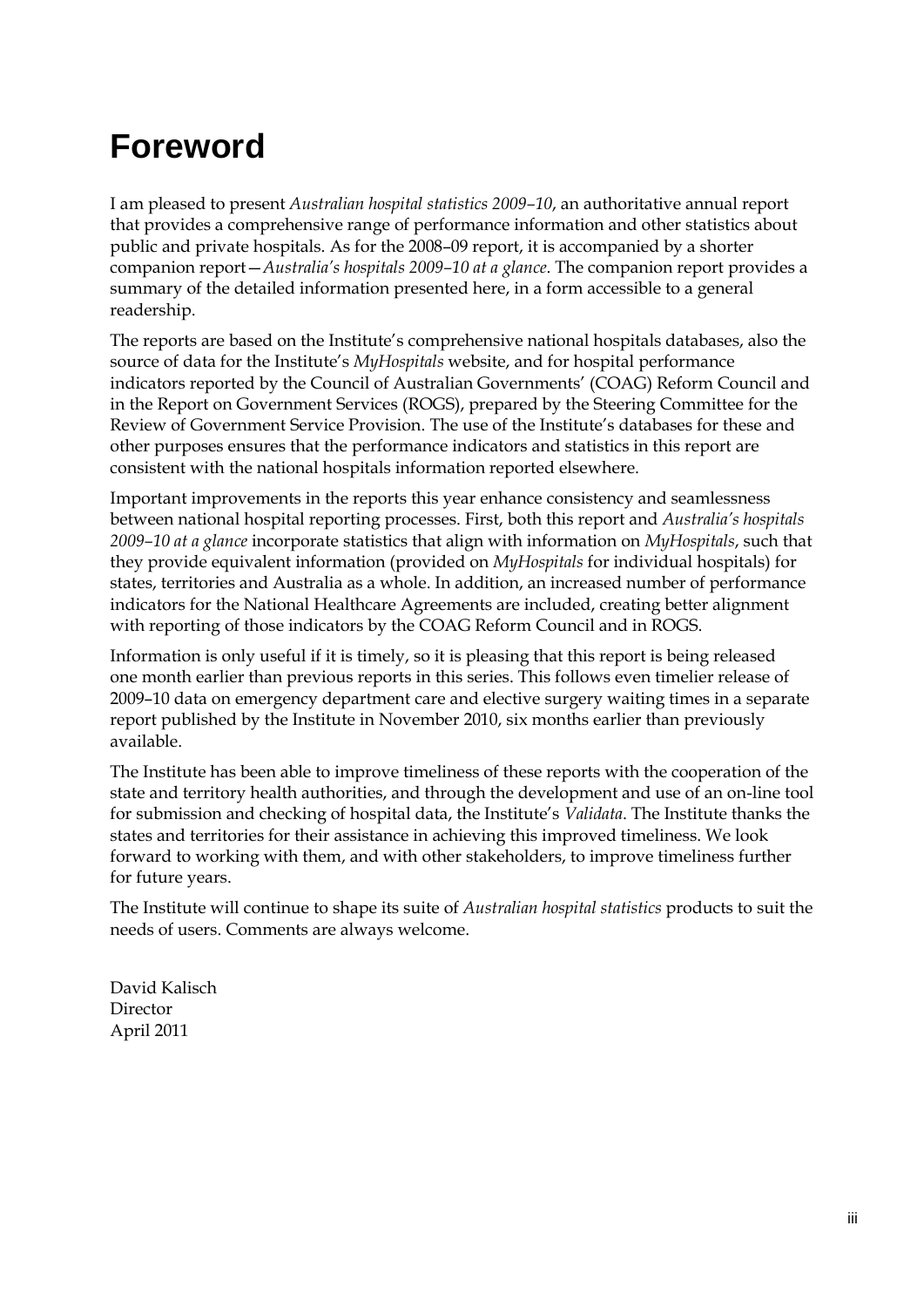## **Contents**

| 1              |  |  |  |
|----------------|--|--|--|
| $\overline{2}$ |  |  |  |
| 3              |  |  |  |
| 4              |  |  |  |
| 5              |  |  |  |
| 6              |  |  |  |
| 7              |  |  |  |
| 8              |  |  |  |
| 9              |  |  |  |
| 10             |  |  |  |
| 11             |  |  |  |
|                |  |  |  |
|                |  |  |  |
|                |  |  |  |
|                |  |  |  |
|                |  |  |  |
|                |  |  |  |
|                |  |  |  |
|                |  |  |  |
|                |  |  |  |
|                |  |  |  |
|                |  |  |  |
|                |  |  |  |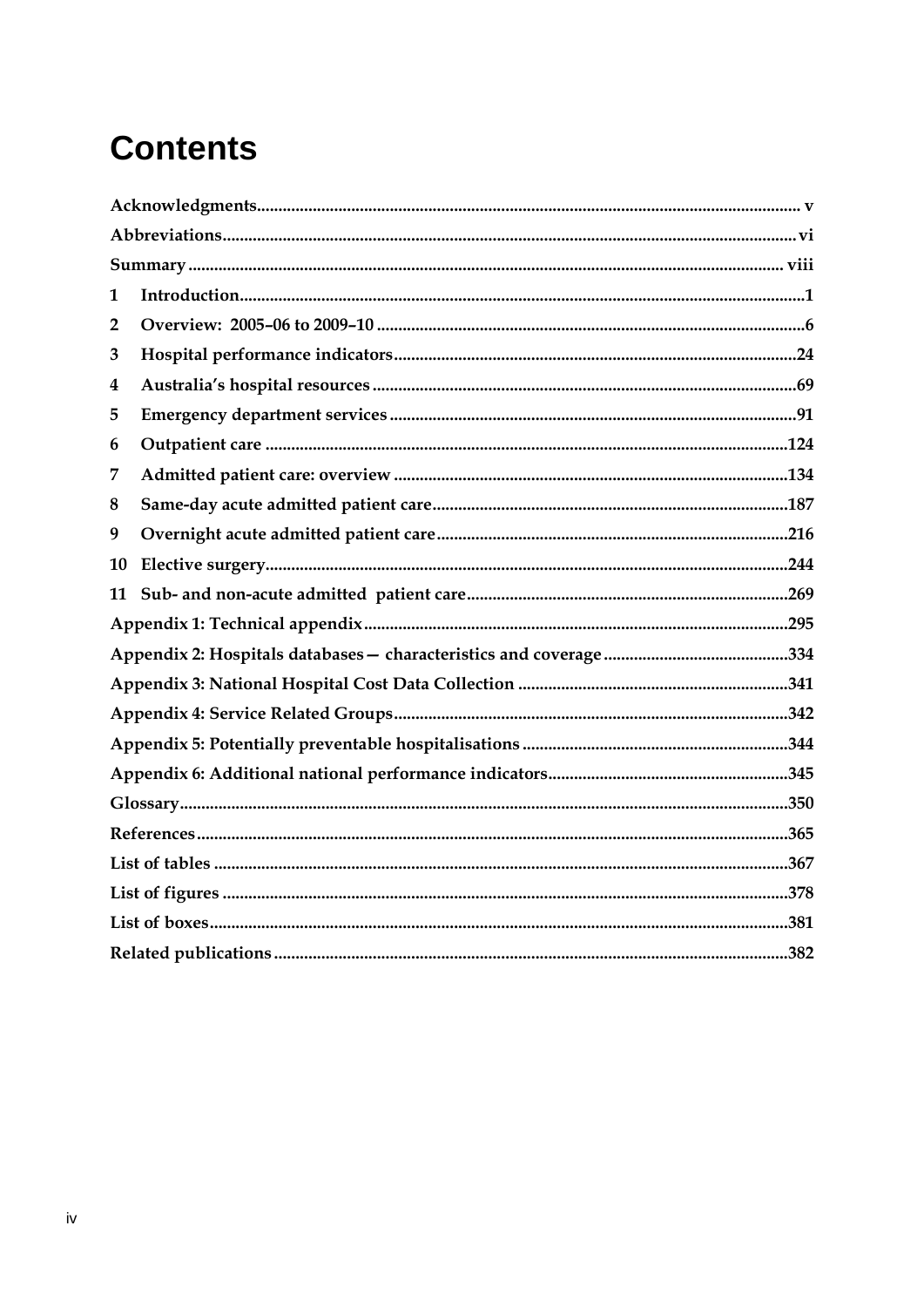## <span id="page-4-0"></span>**Acknowledgments**

This report would not have been possible without the valued cooperation and efforts of the data providers—the state and territory health authorities and individual public and private hospitals (see *Appendix 2*). The Australian Institute of Health and Welfare (AIHW) thanks them for their timely supply of the data, assistance with data validation and assistance in the preparation of this report.

The AIHW's Australian Hospital Statistics Advisory Committee has also been of great assistance to this project. Members of the Committee are:

- Jenny Hargreaves (AIHW) (Chair)
- John Agland (New South Wales Health Department)
- Paul Basso (South Australian Department of Health)
- Eui-Soo Choi (New South Wales Health Department)
- Paul Collins (Private Health Insurance Administration Council)
- Sue Cornes (Queensland Health)
- Louise Edmonds (Australian Capital Territory Department of Health)
- Mark Gill (Victorian Department of Health)
- Jerry Hearn (Australian Government Department of Health and Ageing)
- Gary Inglis (Northern Territory Department of Health)
- Jennifer MacNamee (National Casemix and Classification Centre)
- Jiten Mangal (Commonwealth Grants Commission)
- Peter Mansfield (Tasmanian Department of Health and Human Services)
- Brian McLinden (Australian Bureau of Statistics)
- George Neale (Australian Private Hospitals Association Limited)
- Anneke Schmider (Australian Bureau of Statistics)
- Elisabeth Sallur (Western Australian Department of Health)
- Paul Tridgell (Australian Healthcare and Hospitals Association)

Within the AIHW, the report was prepared by Katrina Burgess, Brooke Macpherson, Jane McIntyre, Scott Shirren and Katie Williams, with expert advice from George Bodilsen, Kelly Cheng, Brett Henderson and Katrina Hicks. Damian Welsh and Tylie Bayliss assisted in database management. John Steggall, Kate Bagnall and Debby Weber assisted with the publication process.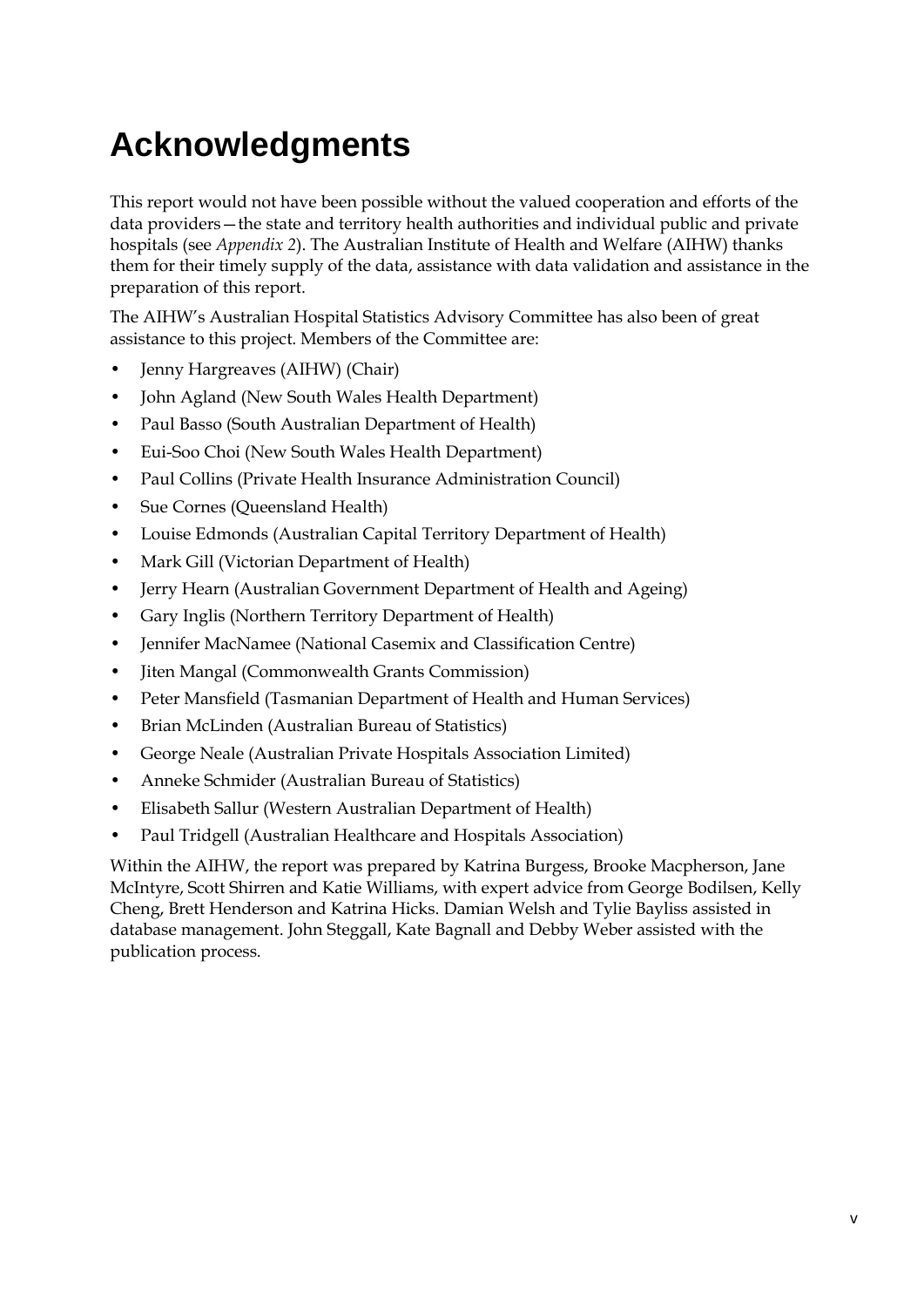## <span id="page-5-0"></span>**Abbreviations**

| <b>ABS</b>     | <b>Australian Bureau of Statistics</b>                                                                                      |  |  |
|----------------|-----------------------------------------------------------------------------------------------------------------------------|--|--|
| <b>ACT</b>     | <b>Australian Capital Territory</b>                                                                                         |  |  |
| <b>ACHI</b>    | Australian Classification of Health Interventions                                                                           |  |  |
| <b>ACSQHC</b>  | Australian Commission on Safety and Quality in Health Care                                                                  |  |  |
| <b>AIHW</b>    | Australian Institute of Health and Welfare                                                                                  |  |  |
| <b>ALOS</b>    | average length of stay                                                                                                      |  |  |
| AR-DRG         | <b>Australian Refined Diagnosis Related Groups</b>                                                                          |  |  |
| <b>ARIA</b>    | Accessibility/Remoteness Index of Australia                                                                                 |  |  |
| <b>ASGC</b>    | Australian Standard Geographical Classification                                                                             |  |  |
| ave            | average                                                                                                                     |  |  |
| CC             | complication and/or comorbidity                                                                                             |  |  |
| <b>COAG</b>    | <b>Council of Australian Governments</b>                                                                                    |  |  |
| <b>DoHA</b>    | Department of Health and Ageing                                                                                             |  |  |
| <b>DRG</b>     | Diagnosis Related Group                                                                                                     |  |  |
| <b>DVA</b>     | Department of Veterans' Affaris                                                                                             |  |  |
| GP             | <b>General Practitioner</b>                                                                                                 |  |  |
| <b>HASAC</b>   | Health and Allied Services Advisory Council                                                                                 |  |  |
| <b>HDSC</b>    | Health Data Standards Committee                                                                                             |  |  |
| <b>HITH</b>    | hospital in the home                                                                                                        |  |  |
| ICD-9-CM       | International classification of diseases, 9th revision, clinical modification                                               |  |  |
| ICD-10-AM      | International statistical classification of diseases and related health problems,<br>10th revision, Australian modification |  |  |
| <b>IFRAC</b>   | admitted patient cost proportion (or inpatient fraction)                                                                    |  |  |
| <b>IRSD</b>    | Index of Relative Socioeconomic Disadvantage                                                                                |  |  |
| <b>ISO</b>     | International Organization for Standardization                                                                              |  |  |
| <b>MDC</b>     | Major Diagnostic Category                                                                                                   |  |  |
| <b>NAPEDC</b>  | non-admitted patient emergency department care                                                                              |  |  |
| <b>NCCC</b>    | National Casemix and Classification Centre                                                                                  |  |  |
| <b>NESWTDC</b> | National Elective Surgery Waiting Times Data Collection                                                                     |  |  |
| <b>NHA</b>     | National Healthcare Agreement                                                                                               |  |  |
| <b>NHCDC</b>   | National Hospital Cost Data Collection                                                                                      |  |  |
| <b>NHDC</b>    | National Health Data Committee                                                                                              |  |  |
| <b>NHDD</b>    | Natioanl Health Data Dictionary                                                                                             |  |  |
| <b>NHISSC</b>  | National Health Information Standards and Statistics Committee                                                              |  |  |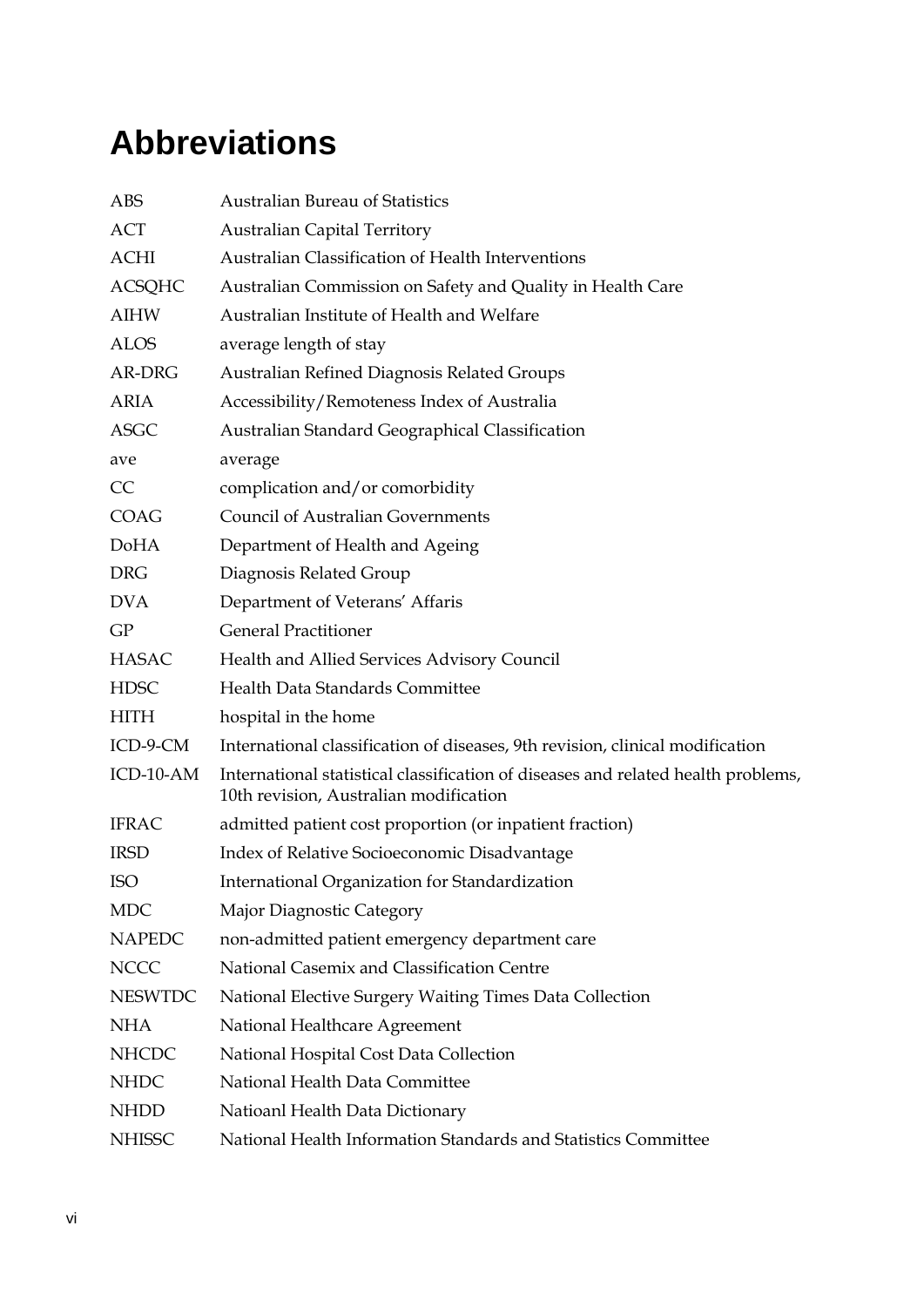| <b>NHMBWG</b> | National Health Ministers' Benchmarking Working Group                     |
|---------------|---------------------------------------------------------------------------|
| <b>NHMD</b>   | National Hospital Morbidity Database                                      |
| <b>NHPA</b>   | National Health Priority Area                                             |
| <b>NHPC</b>   | National Health Performance Committee                                     |
| <b>NHPF</b>   | National Health Performance Framework                                     |
| <b>NMDS</b>   | National Minimum Data Set                                                 |
|               | NNAPEDCD National Non-admitted Patient Emergency Department Care Database |
| <b>NOCD</b>   | National Outpatient Care Database                                         |
| <b>NPHED</b>  | National Public Hospital Establishments Database                          |
| <b>NSW</b>    | New South Wales                                                           |
| NT            | Northern Territory                                                        |
| <b>OECD</b>   | Organisation for Economic Co-operation and Development                    |
| <b>PHEC</b>   | Private Health Establishments Collection                                  |
| PICQ          | Performance Indicators for Coding Quality                                 |
| PPH           | potentially preventable hospitalisation                                   |
| Qld           | Queensland                                                                |
| <b>RRMA</b>   | Rural, Remote and Metropolitan Area                                       |
| RSI           | relative stay index                                                       |
| <b>SA</b>     | South Australia                                                           |
| <b>SCRGSP</b> | Steering Committee for the Review of Government Service Provision         |
| <b>SEIFA</b>  | Socio-Economic Indexes for Areas                                          |
| <b>SES</b>    | socioeconomic status                                                      |
| <b>SLA</b>    | statistical local area                                                    |
| <b>SRG</b>    | Service Related Group                                                     |
| <b>SRR</b>    | standardised separation rate ratio                                        |
| Tas           | Tasmania                                                                  |
| Vic           | Victoria                                                                  |
| <b>VMO</b>    | visiting medical officer                                                  |
| WA            | Western Australia                                                         |

### **Symbols**

| $\ddot{\phantom{0}}$ | not applicable           |
|----------------------|--------------------------|
| n.a.                 | not available            |
| n.e.c.               | not elsewhere classified |
| n.p.                 | not published            |